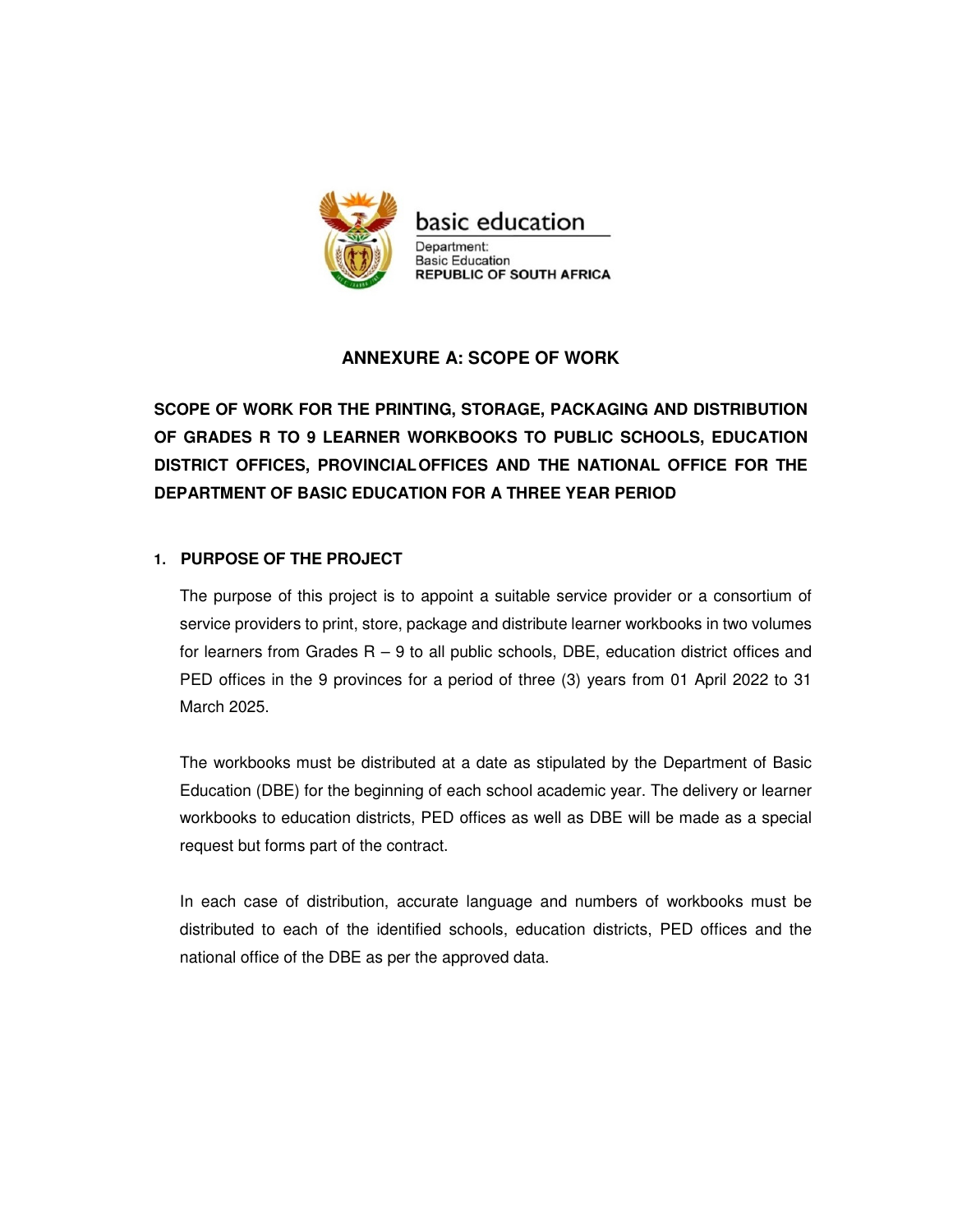# **2. TASK DIRECTIVE**

The service provider or a consortium of service providers is required to print, store package and distribute the following specified Grade  $R - 9$  learner workbooks:

- i. Grade R (terms 1, 2, 3 and 4 workbooks) in 11 Languages
- ii. Grades 1 to 6 Home Language workbooks in 11 languages for Volumes 1 and 2;
- iii. Grades 1 to 3 Mathematics workbooks in 11 languages for Volumes 1 and 2;
- iv. Grades 4 to 9 Mathematics workbooks in English and Afrikaans Volumes 1 and 2;
- v. Grades 1 to 3 Life Skills Workbooks in 11 Languages Volumes 1 and 2; and
- vi. Grades 1 to 6 English First Additional Language Volumes 1 and 2.

# **3 SPECIFICATIONS OF WORKBOOKS**

#### **3.1 GRADE R WORKBOOKS**

#### **3.1.1 TEXT PAGES**

- i. The paper for each text page must be 70gsm in weight, virgin white, and bond.
- ii. The paper size for each workbook must be portrait 195 X 265 mm.
- iii. The paper must be wood free.
- iv. The paper must be dust free.
- v. Each of Grade R workbook contains an average of about 55 Pages excluding cover pages.

#### **3.1.2 COVER**

- i. Each workbook must have 4 page full colour cover art board, 1 sided high;
- ii. The cover page must have a minimum weight of 250gsm, with the grain direction running parallel to the spine (long grain); the front and back covers and spine must be machine varnished;
- iii. Social messages to be supplied by the DBE must be printed on the inside back cover page of each workbook.
- iv. The multiplication time tables to be supplied by the DBE must be printed on the back cover page of the term 3 and 4 workbooks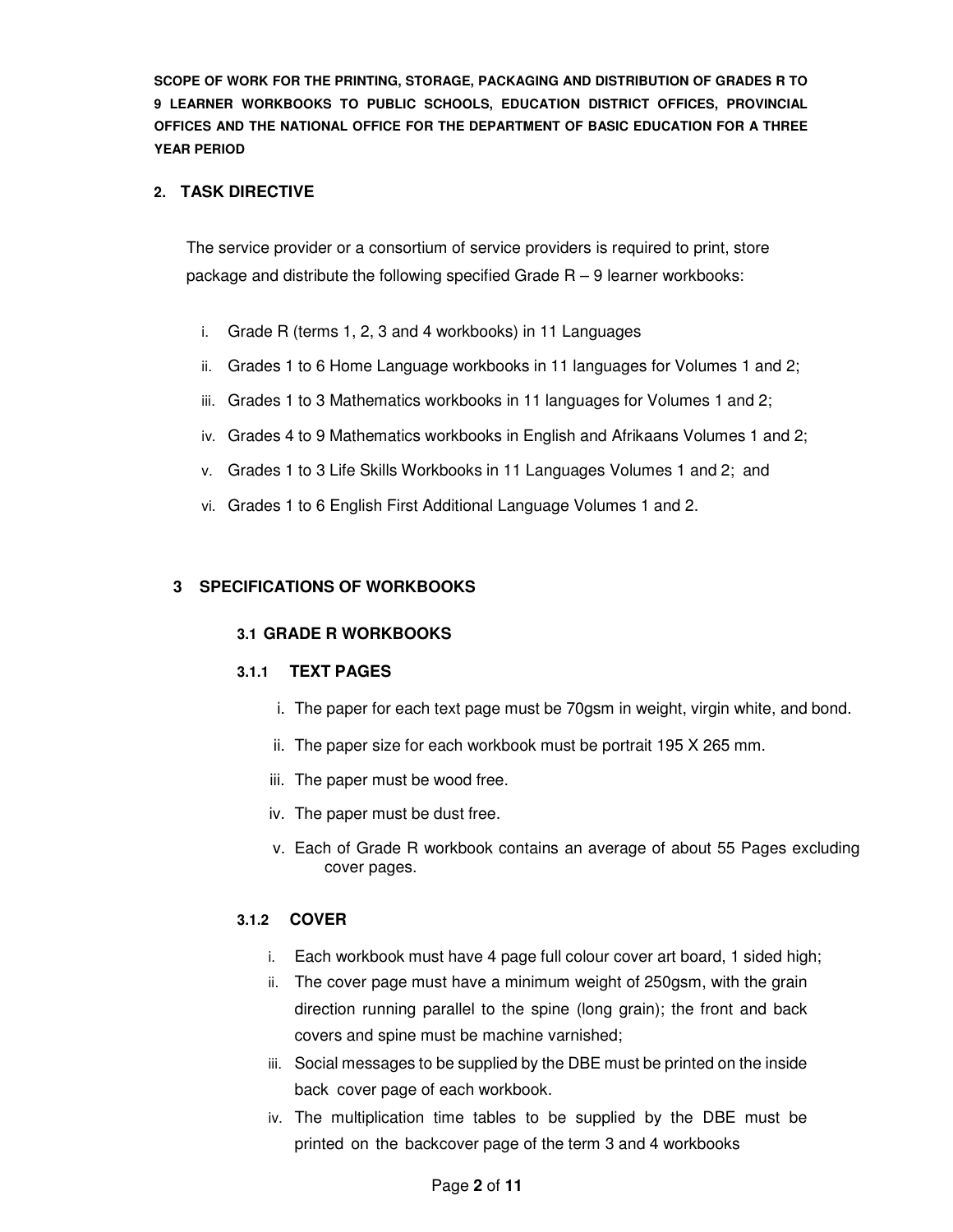# **3.1.3 CUT OUTS AND STICKERS**

Each Grade R workbook must have:

- i. 8 pages of cut outs.
- ii. 8 pages of peel off stickers die cut on each page (including 4 blank pages at the back of each)

### **3.1.4 PRINTING**

- i. Each workbook must be printed in full colour throughout the book in heat set web offset
- ii. /Litho process;
- iii. Stickers must be printed in line.
- iv. The printing ink, 4 colours (CMYK), must be suitable for use on the specified paper and cover board;
- v. The printing ink must not fade, or smudge under conditions of normal physical use; only alcohol free and environment friendly ink or any other similar quality ink is permitted.
- vi. The printing ink must have light resistance of mid-range according to the wood scale of 1- 8.
- vii. Printing must be as per specified number of pages of text, full colour, printed on both sides.
- viii. Below is the colour coding for all the languages and the brake down for each colour.
	- $\triangleright$  English Blue (100C, 0M, 0Y, 0K)
	- $\triangleright$  Afrikaans Red (0C, 100M, 100Y, 0K)
	- $\triangleright$  IsiNdebele Dark Purple (100C, 100M, 0Y, 0K)
	- $\triangleright$  Sepedi Green (100C, 0M, 100Y, 0K)
	- $\triangleright$  SeSotho Light Green (50C, 0M, 100Y, 0K)
	- $\triangleright$  SiSwati Orange (1C, 49M, 100Y, 0K)
	- $\triangleright$  Xitsonga Pink (0C, 45M, 1Y, 0K)
	- $\triangleright$  Setswana Yellow (4C, 3M, 92Y, 0K)
	- $\triangleright$  Tshivenda Maroon Wine Red (30C, 100M, 100Y, 0K)
	- $\triangleright$  IsiXhosa Darker Yellow (0C, 25M, 100Y, 0K)
	- $\triangleright$  IsiZulu Light Purple (69C, 99M, 0Y, 0K)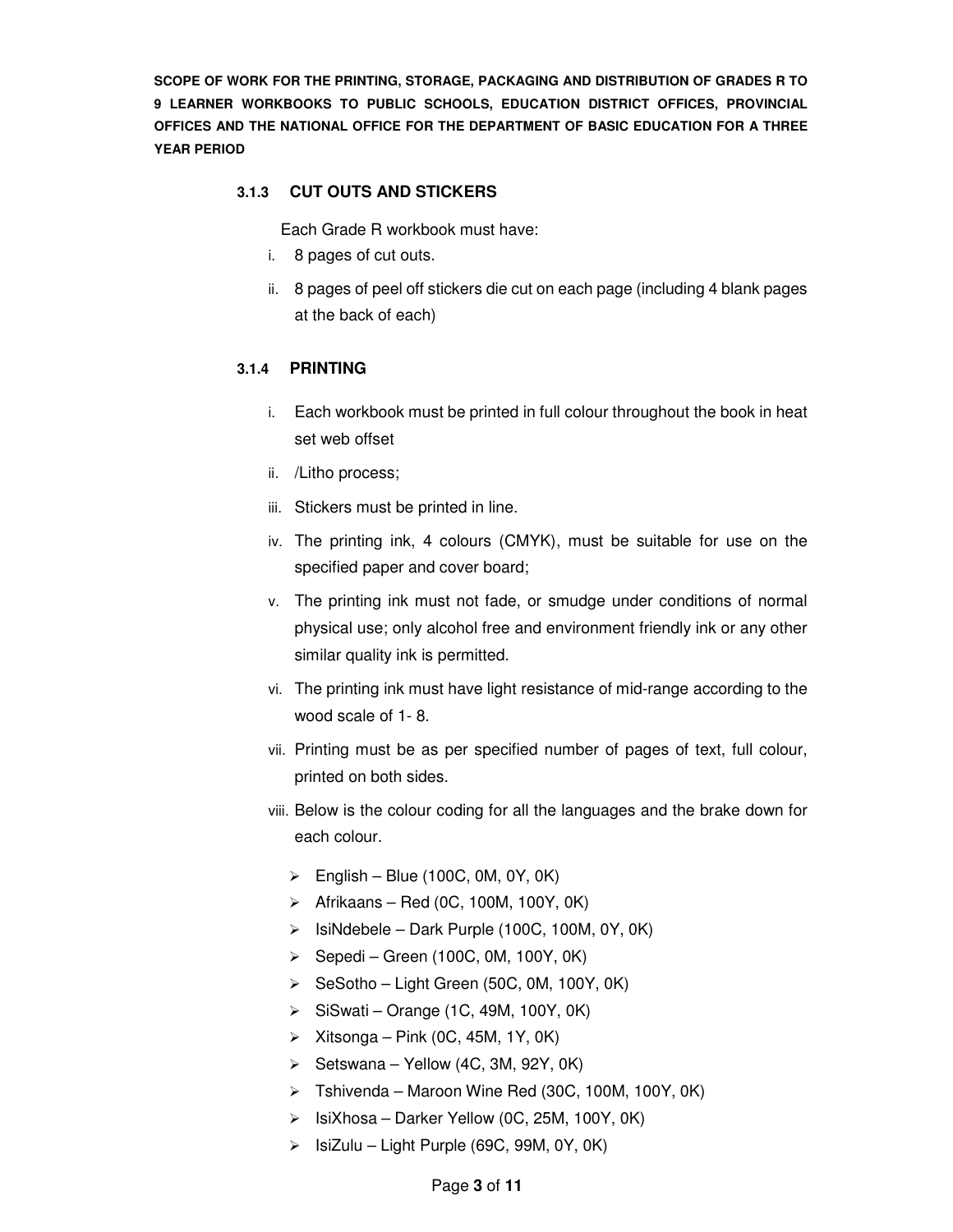#### **3.1.5 BINDING**

- i. Each Grade R workbook must be saddle stitched to ensure that pages do not tear apart during use.
- ii. Hot melt adhesive glue is not permissible.

### **3.1.6 PACKAGING**

The successful service provider or a consortium of service providers is to package according to the following:

- i. Packs per title in quantities of 10 shrink wrapped in 50 microns of clear polyethylene plastic.
- ii. Packs are to be stacked on a standard (100cm x 100cm) pallets;
- iii. Pallets max 1.6 meters high and shrink-wrapped with minimum 6 layers of shrink wrap per pallet.
- iv. The consignment must be clearly labelled with the book title, ISBN, Grade, language and number of books.

# **3.2 GRADES 1 TO 9 WORKBOOKS**

# **3.2.1 TEXT PAGES**

- i. The paper for each text page must be 70gsm in weight, virgin white, and bond.
- ii. The paper size for each Life Skills workbook must be portrait 195 X 265mm
- iii. The paper size for each Life Skills workbook must be portrait 195 X 265mm
- iv. The paper must be wood free
- v. The paper must be dust free.
- vi. Each of Language and Mathematics workbook contains an average of about 150 Pages excluding cover pages, while the Life Skills workbooks contain an average of about 65 pages.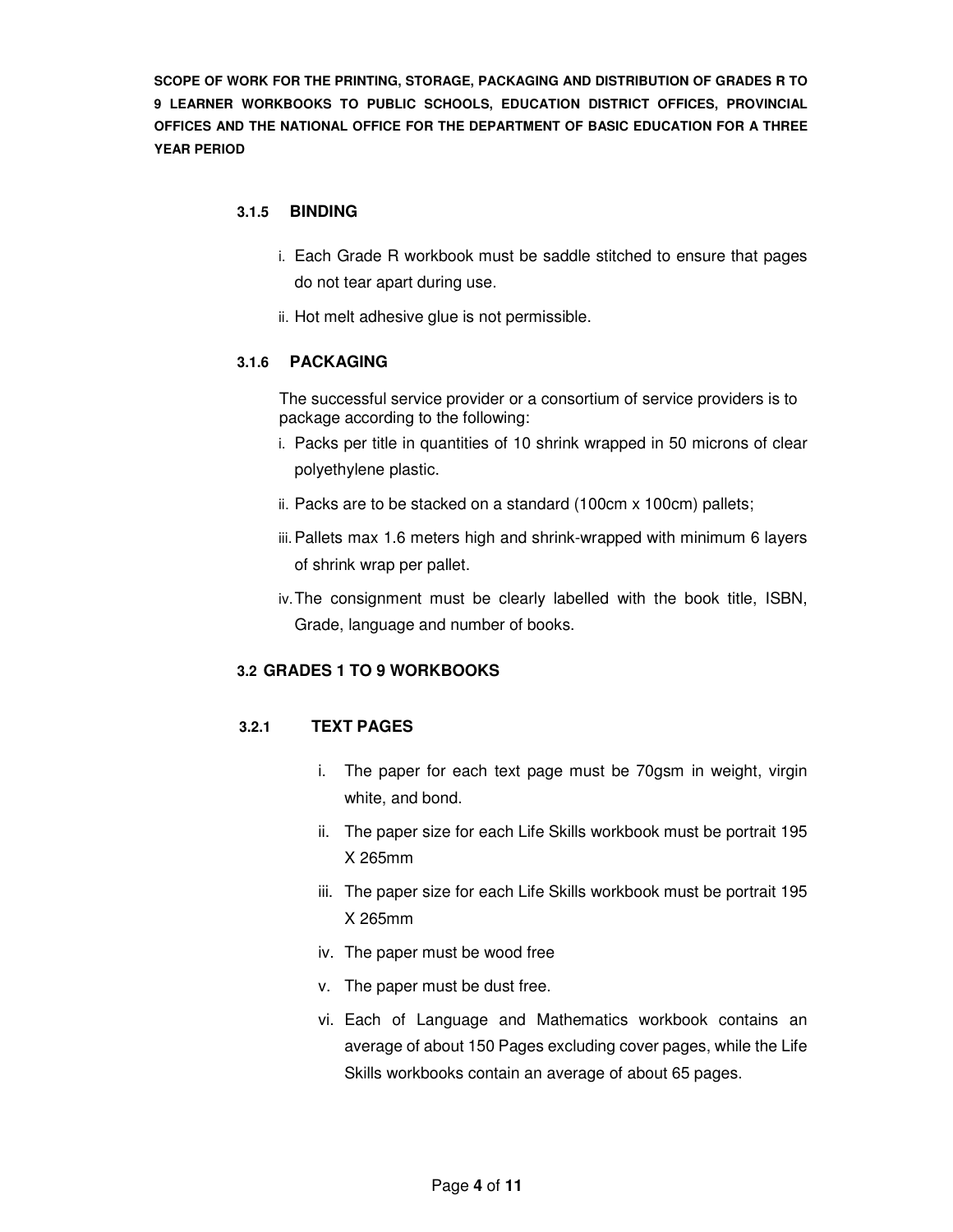#### **3.2.2 COVER**

- i. Each workbook must have 4 page full colour cover art board, 1 sided high;
- ii. The cover page must have a minimum weight of 250gsm, with the grain direction running parallel to the spine (long grain); the front and back covers and spine must be machine varnished;
- iii. Social messages to be supplied by the DBE must be printed on the inside back cover of each workbook.
- iv. The multiplication time tables to be supplied by the DBE must be printed on the back cover page of each mathematics workbooks.

### **3.2.3 CUT OUTS**

- i. Each Language and Mathematics workbooks must have cut outs of 180gsm at the back, die cut along the spine for each tear out.
- ii. The Grades 1-3 First Additional Language workbooks must provide for A4 peel off stickers die cut on each page.

#### **3.2.4 PRINTING**

- i. Each workbook must be printed in full colour throughout the book on heat set web offset/Litho process;
- ii. The printing ink, 4 colours (CMYK), must be suitable for use on the specified paper and cover board;
- iii. The printing ink must not fade, or smudge under conditions of normal physical use; only alcohol free and environmentally friendly ink or any other similar quality ink is permitted.
- iv. The printing ink must have light resistance of mid-range according to the wood scale of 1- 8.
- v. Below is the colour coding for all the languages and the break down for each colour.
	- English Blue (100C,  $OM$ ,  $OY$ ,  $OK$ )
	- Afrikaans Red (0C, 100M, 100Y, 0K)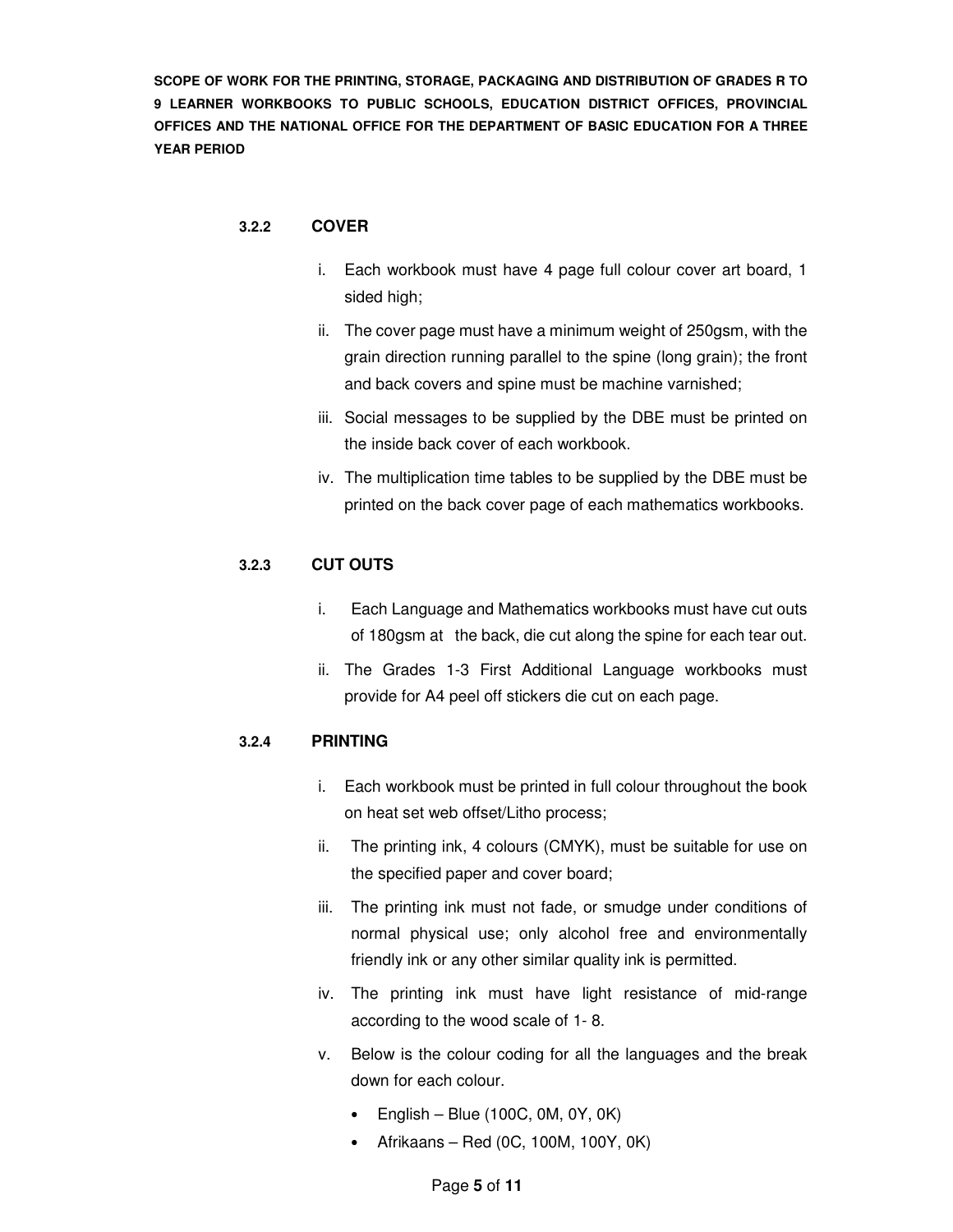- IsiNdebele Dark Purple (100C, 100M, 0Y, 0K)
- Sepedi Green (100C, 0M, 100Y, 0K)
- SeSotho Light Green (50C, 0M, 100Y, 0K)
- SiSwati Orange (1C, 49M, 100Y, 0K)
- XiTsonga Pink  $(0C, 45M, 1Y, 0K)$
- Setswana Yellow (4C, 3M, 92Y, 0K)
- Tshivenda Maroon Wine Red (30C, 100M, 100Y, 0K)
- IsiXhosa Darker Yellow (0C, 25M, 100Y, 0K)
- IsiZulu Light Purple (69C, 99M, 0Y, 0K)

### **3.2.5 BINDING**

- i. Each Language and Mathematics workbook must be bound using Polyurethane Reactive (PUR) binding to ensure that pages do not tear apart during use.
- ii. Hot melt adhesive glue is not permissible.
- iii. Grades 1 to 3 Life Skills workbooks must be saddle stitched.

# **3.2.6 PACKAGING**

The successful service provider or a consortium of service providers is instructed to package according to the following:

- i. Packs per title in quantities of 5, 10 and 20 shrink wrapped in 50 microns of clear polyethylene plastic. The number of 5, 10 and 20 packs respectively, must be informed by the signed off data for each school and title.
- ii. There should be no mix of grades, packs, titles, and subjects in one pallet.
- iii. Packs are to be stacked on a standard (100cm x 100cm) pallets;
- iv. Pallets max 1.6 meters high and shrink-wrapped with minimum 6 layers of shrink wrap per pallet.
- v. The consignment must be clearly labelled with the book title, ISBN, Grade, language and number of books.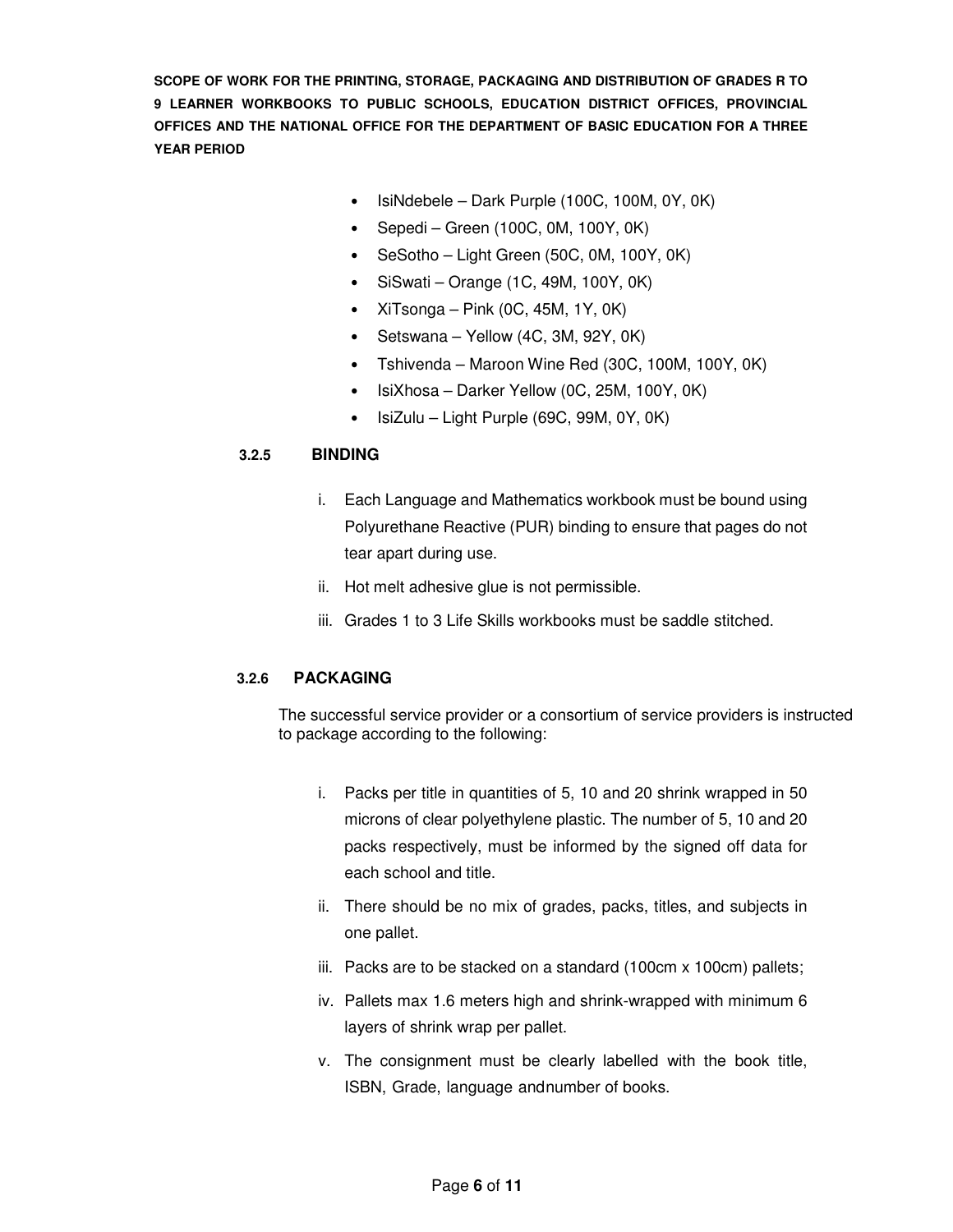# **4 WORKBOOKS TO BE PRINTED, STORED, PACKAGED AND DISTRIBUTED**

**4.1** The Department of Basic Education has developed titles for Grade R – 9 learner workbooks in all 11 official languages. Grade R has four (4) titles which caters for terms 1, 2, 3 and 4. Table 1 below indicates the number of titles per language.

# **Table 1: Grade R: Terms 1 and 2 (Volume 1), Term 3 and 4 (volume 2) learner workbooks**

| Language          | <b>Number of Titles</b> |
|-------------------|-------------------------|
| Afrikaans         | 4                       |
| English           | 4                       |
| <b>IsiNdebele</b> | $\overline{4}$          |
| IsiXhosa          | 4                       |
| <b>IsiZulu</b>    | 4                       |
| Sepedi            | 4                       |
| SeSotho           | 4                       |
| Setswana          | $\overline{4}$          |
| SiSwati           | $\overline{4}$          |
| Tshivenda         | $\overline{4}$          |
| Xitsonga          | 4                       |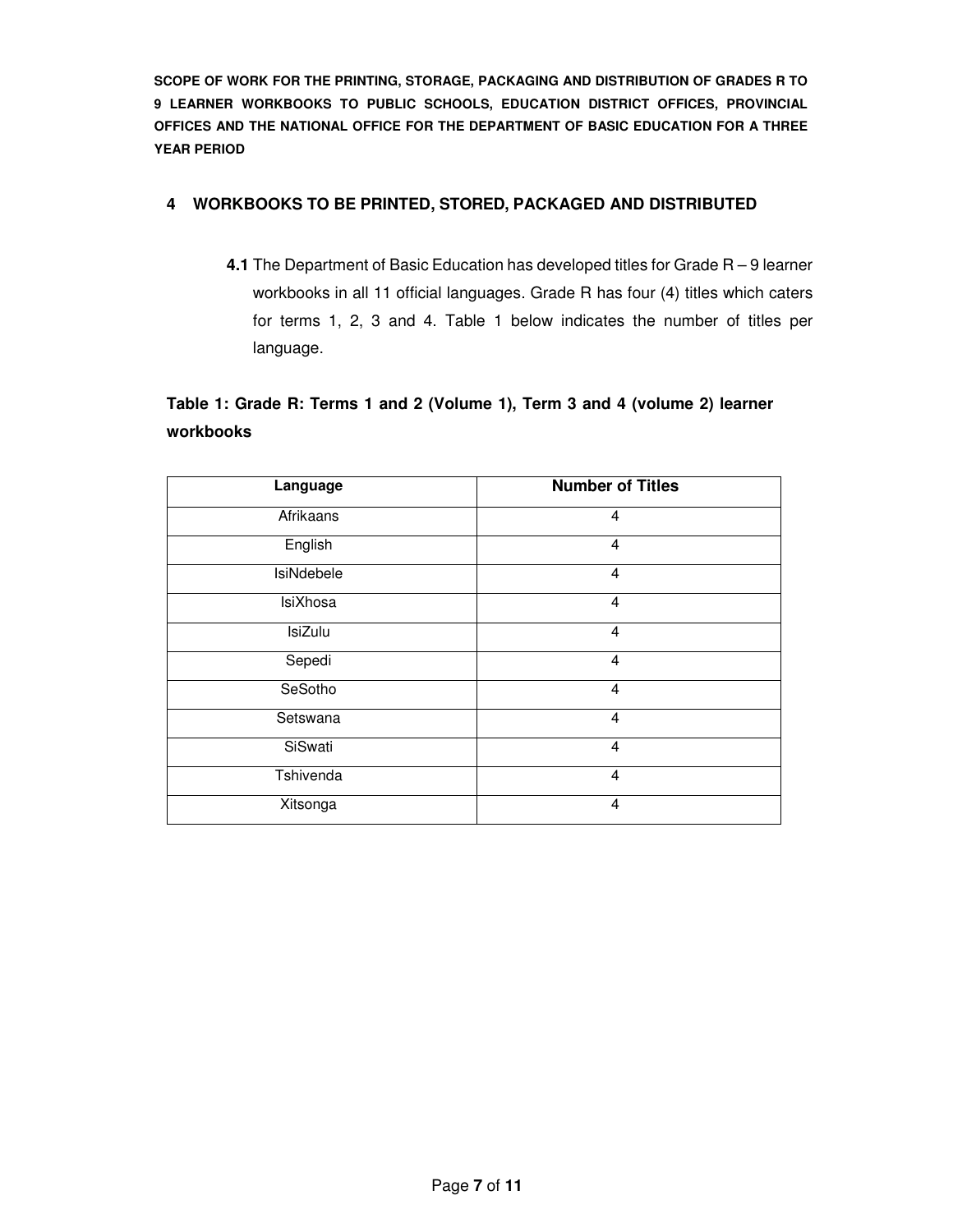**4.2** Grade 1-9 has three hundred (300) titles which caters for terms 1, 2, 3 and 4 in

two volumes. Table 2 below indicates the number of titles per language.

**TITLE Number of Titles** Grades 1 to 6 Home Language workbooks in 11 Languages Volume 1 **66** Grades 1 to 6 Home Language workbooks in 11 Languages Volume 2 **66**  Grades 1 to 3 Mathematics workbooks in 11 Languages, Volume 1 **33** Grades 1 to 3 Mathematics workbooks in 11 Languages , Volume 2 **33**  Grades 4 to 9 Mathematics workbooks in English and Afrikaans , Volume 1 **12**  Grades 4 to 9 Mathematics workbooks in English and Afrikaans, Volume 2 **12**  Grades 1 to 6 First Additional Language workbooks in English Volume 1 **6**  Grades 1 to 6 First Additional Language workbooks in English Volume 2 **6**  Grades 1 to 3 Life Skills workbooks in 11 Languages , Volume 1 **33**  Grades 1 to 3 Life Skills workbooks in 11 Languages , Volume 2 **33 TOTAL 300** 



The links to the workbooks are as follows:

#### **Workbook 1:**

https://www.education.gov.za/Curriculum/LearningandTeachingSupportMaterials(LTSM)/Workbooks/2021 Workbook1.aspx

**Workbook 2:** 

https://www.education.gov.za/Curriculum/LearningandTeachingSupportMaterials(LTSM)/Workbooks/2021 Workbook2.aspx

- **4.3** The Department of Basic Education has been printing, storing, packaging and distributing Grade R – 9 learner workbooks in all 11 official languages to public schools. Table 3 and 4 below indicates the indicative number learners per province, indicative number of books to be printed as well as dominant languages in each of the nine (9) provinces. Theses indicative numbers below may fluctuate due to a variety of reasons such as learner migration, new schools, school closures, etc. The database of schools is attached as **Appendix A.**
- **4.4** The DBE will provide datasets (learner enrolment numbers, school information, etc), and electronic material such as print ready copies, art work and any other materials required for the project.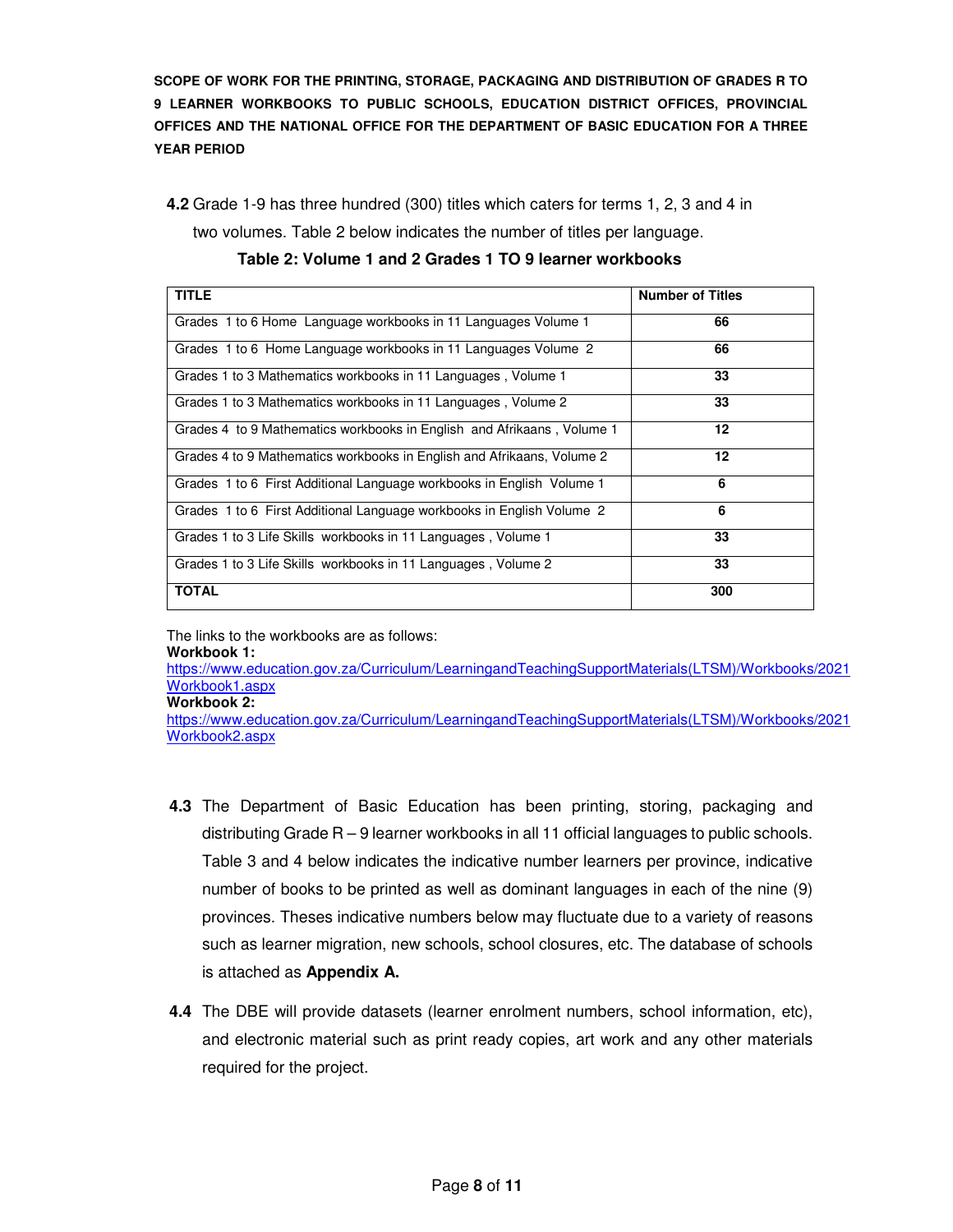**Table 3: Indicative Grade R number of learners per province, indicative number of books to be printed as well as dominant languages in each of the nine (9) provinces.** 

| <b>Province</b>     | No.<br>οf<br>learners | Total no<br>of books                               | <b>Dominant Language</b>                   |  |
|---------------------|-----------------------|----------------------------------------------------|--------------------------------------------|--|
| Eastern Cape        | 143982                | Afrikaans, English, IsiXhosa and Sesotho<br>575928 |                                            |  |
| <b>Free State</b>   |                       |                                                    | Afrikaans, English, Sesotho, Setswana, and |  |
|                     | 45995                 | 183980                                             | <b>IsiZulu</b>                             |  |
| Gauteng             | 150450                | 601800                                             | All Languages                              |  |
| KwaZulu Natal       | 234795                | 939180                                             | Afrikaans, English, IsiZulu and IsiXhosa   |  |
| Limpopo             |                       |                                                    | Afrikaans, English, Sepedi TshiVenda and   |  |
|                     | 138065                | 552260                                             | Xitsonga                                   |  |
| Mpumalanga          |                       |                                                    | Afrikaans, English, IsiZulu, IsiNdebele,   |  |
|                     | 93855                 | 375420                                             | Siswati, Xitsonga                          |  |
| Northern Cape       | 23855                 | 95420                                              | Afrikaans, English, Setswana, Sesotho      |  |
| North West          | 56140                 | 224560                                             | Afrikaans, English, Setswana               |  |
| <b>Western Cape</b> | 82810                 | 331240                                             | Afrikaans, English, IsiXhosa               |  |
| Total               | 969947                | 3879788                                            | <b>All Languages</b>                       |  |

**Table 4: Volume 1 and 2 Indicative Grade 1 - 9 number learners per province, indicative number of books to be printed as well as dominant languages in each of the nine (9) provinces.** 

| <b>Province</b>     | No<br>οf<br>learners | Total no of<br>books Vol. 1 | Total<br>οf<br>no<br>books Vol. 2 | <b>Dominant Language</b>                                      |
|---------------------|----------------------|-----------------------------|-----------------------------------|---------------------------------------------------------------|
| Eastern Cape        | 1533810              | 4354030                     | 4354030                           | Afrikaans, English, IsiXhosa and<br>Sesotho                   |
| <b>Free State</b>   | 638825               | 1667870                     | 1667870                           | Afrikaans, English, Sesotho, Setswana,<br>and IsiZulu         |
| Gauteng             | 1970460              | 5071775                     | 5071775                           | All Languages                                                 |
| KwaZulu Natal       | 2451440              | 6313110                     | 6313110                           | Afrikaans, English, IsiZulu and IsiXhosa                      |
| Limpopo             | 2007985              | 4516370                     | 4516370                           | Afrikaans, English, Sepedi TshiVenda<br>and Xitsonga          |
| Mpumalanga          | 978825               | 2767385                     | 2767385                           | Afrikaans, English, IsiZulu, IsiNdebele,<br>Siswati, Xitsonga |
| Northern Cape       | 257680               | 697600                      | 697600                            | Afrikaans, English, Setswana, Sesotho                         |
| North West          | 679305               | 2267925                     | 2267925                           | Afrikaans, English, Setswana                                  |
| <b>Western Cape</b> | 1015220              | 2511355                     | 2511355                           | Afrikaans, English, IsiXhosa                                  |
| Total               | 11533550             | 30167420                    | 30167420                          | All Languages                                                 |

# **5 DISTRIBUTION OF GRADE R – 9 LEARNER WORKBOOKS**

- **5.1** Grades 1 9 Volume 1 of each workbook must be printed and delivered to schools by the 30 September annually.
- **5.2** Grades 1 9 Volume 2 of each workbook must be printed and delivered to schools by 30 November annually.
- **5.3** Grade R both volumes 1&2 must be printed and delivered by 30 September annually.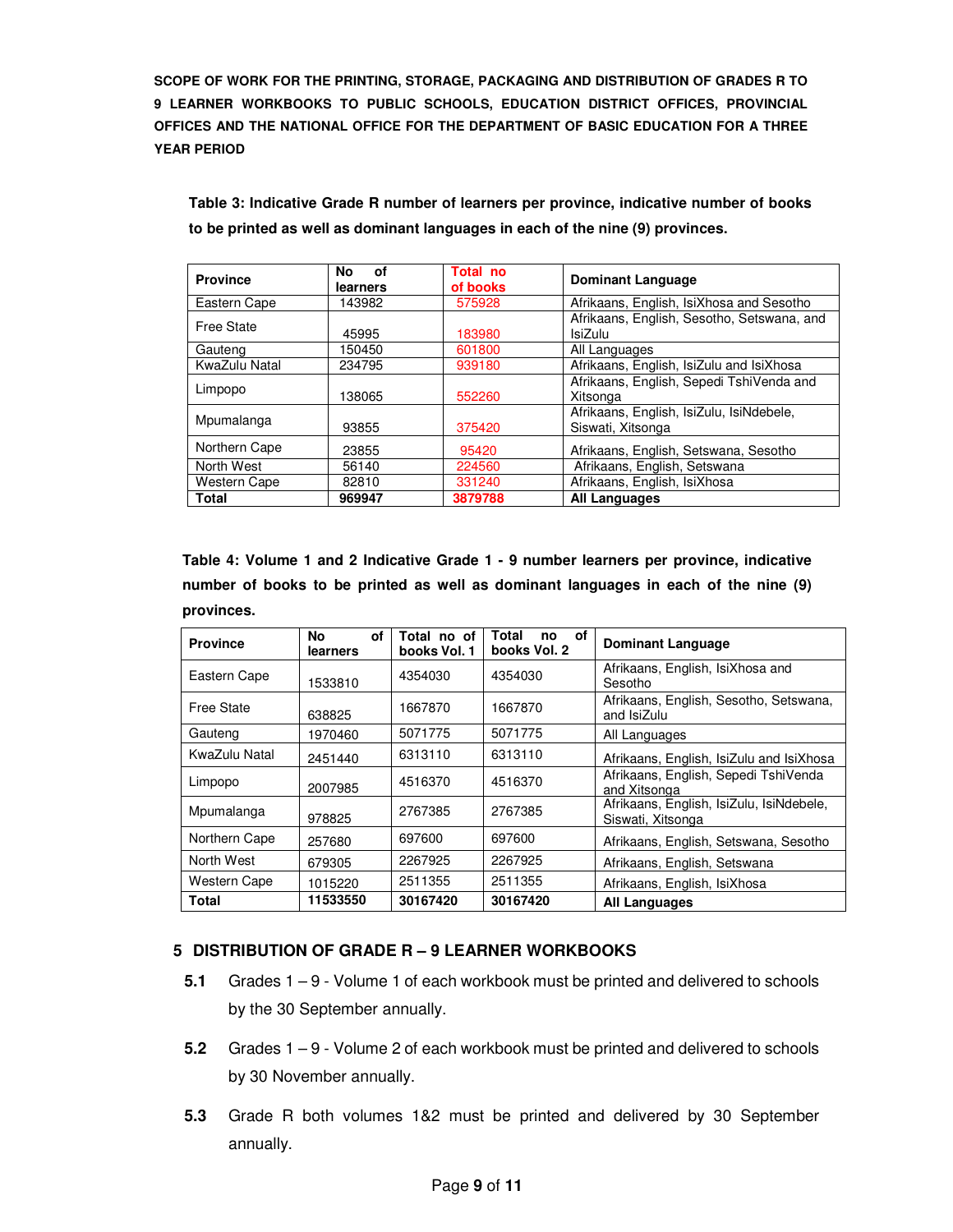- **5.4** The successful service provider or a consortium of service providers must arrange for delivery of all learner workbooks in the specific number and language to each public school, DBE, education district and PED office in each of the 9 provinces.
- **5.5** The successful service provider or a consortium of service providers will be expected to adhere strictly to the deadlines specified by the DBE at all times.
- **5.6** The DBE reserves the right to negotiate revised timeframes with the service provider at no additional cost.
- **5.7** The service provider must contact the school, district, PED three (3) days prior to delivery, a day before delivery and on the day of delivery to notify the institution.
- **5.8** The service provider for delivery must provide a delivery plan and schedule for delivery and mechanisms to deal with risks.
- **5.9** Unless there is a prior special arrangement, delivery to schools, education district and PEDs must take place on weekdays between 08h00 and 14h00 and not on public holidays and weekends.

#### **6 PROOF OF DELIVERIES**

- **6.1** All Proof of Deliveries (PODs) must be provided to the DBE on or before 01 March in order to complete all administrative processes. In addition, electronic images of the PODs must be provided.
- **6.2** The actual delivery note should meet the following minimum requirements:
	- i. Quantities for each item as indicated above;
	- ii. Printed name, surname, identity number and signature of the person delivering to each school;
	- iii. Name, surname, signature, persal or identity number of the person receiving the item, date, time as well as School stamp in the case of a school, education district stamp in the case of an education district, PED office stamp in the case of PED office and DBE stamp in the case of DBE respectively.